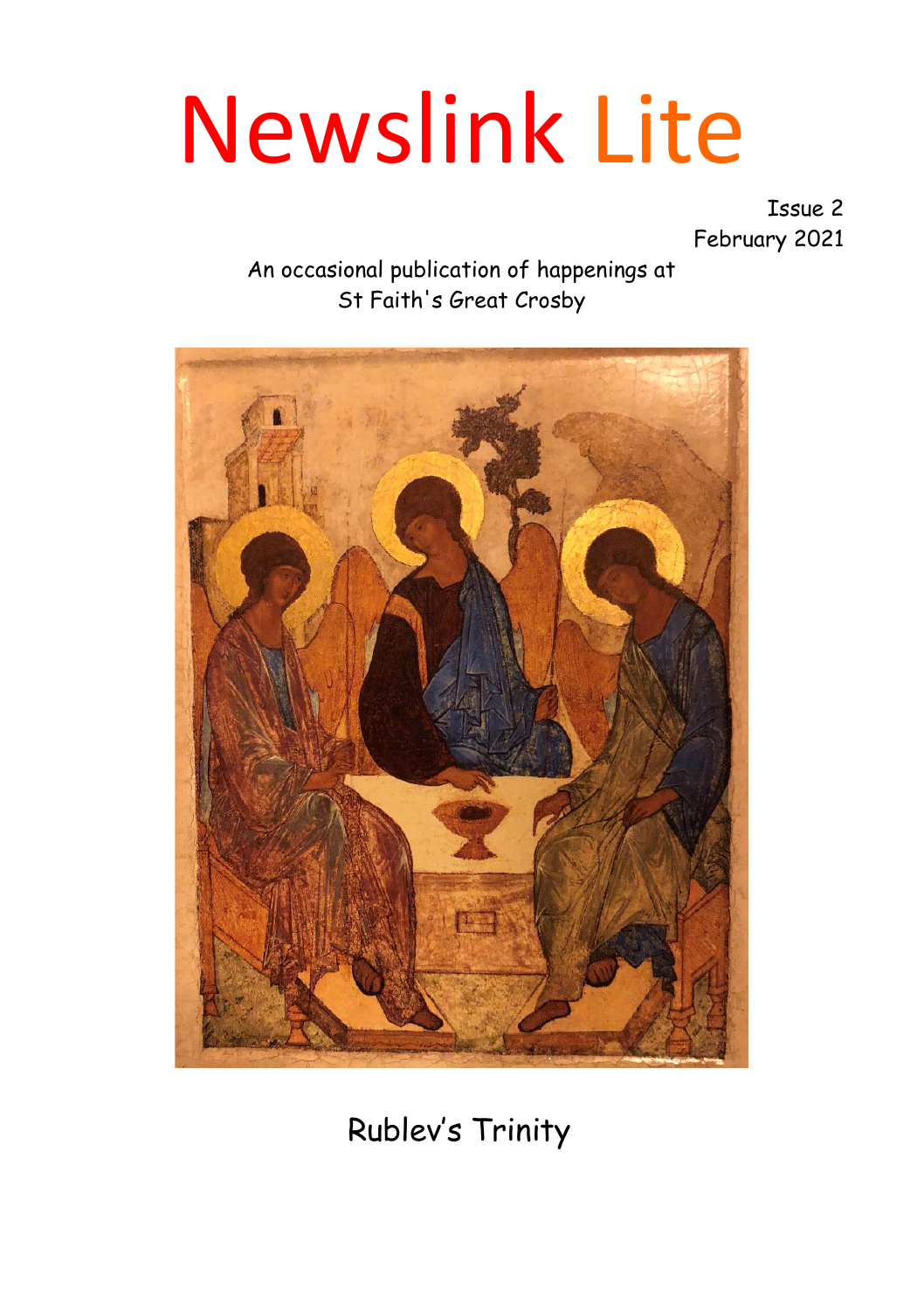The cover picture was suggested by Judy Riley and shows Rublev's Trinity. She reminds us that Bishop Bev mentioned it when she visited us last year. Space here doesn't allow a long explanation, but speak to Judy who has acquired a copy of this beautiful icon and she will be happy to explain the full meaning. Letter from Fr Dennis

December 1966 was Father Charles Billington's first Christmas at St Faiths and featured without doubt the tallest and most gargantuan Christmas tree the church had ever seen. Come Epiphany, in the tradition of previous years, we all expected the tree would be coming down on the figures of the Wise Men would be replacing those of the shepherds at the crib.

But we were wrong in our assumption. Father Charles insisted that the Christmas season wasn't over on 12th night, and the tree was to remain in place until Candlemas, February 2, the 40th day of Christmas and the proper liturgical end of the yuletide festival.

Ever since those far-off days I have followed in the spirit of retaining the Christmas season by keeping up all cards that have been sent or given, on various rows of string adorning my morning room wall. That is until this last year when I have to admit that feeling very un-Christmas like and generally low in spirits, I couldn't muster the inspiration, interest or motivation to even bother to put the cards up.

Having been shielding for the greater part of the last nine or 10 months, and for the first time ever, I haven't bought or sent any cards to relatives or friends. Instead, after Christmas Day, I decided that I would pick up the phone and ring all those from whom I had received cards. And what a joy and blessing it has been! Speaking to family and friends many of whom are dotted all over the country and some whom I had not spoken to for many years, proved to be a thoroughly enjoyable enriching and uplifting experience.

Communication and keeping in touch with others has been, and remains, one of the essential lifelines in our survival against this terrible and destructive pandemic, which has so blighted our everyday lives. I wonder who might not only be surprised but also, perhaps delighted, or even overjoyed to receive an unexpected New Year phone call from you?

#### **View from the Engineers Desk**

Thank you for the many positive comments that I have received over the past few weeks regarding Newslink Lite, including a note from Mary Crooke who also mentioned the various food treats during the year delivered by a band of cheery helpers. I know that I speak for all of the team when I say that "You are welcome"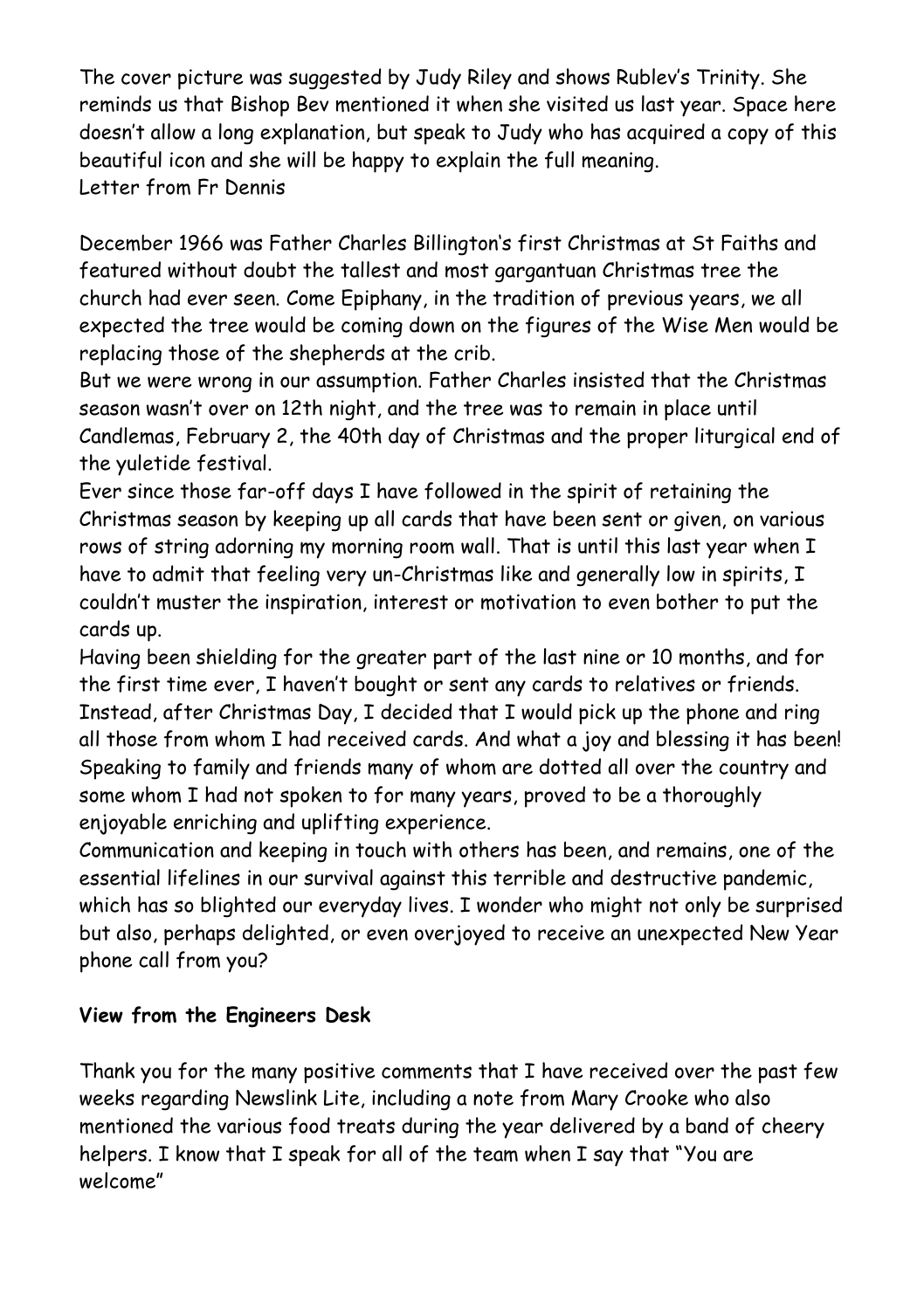I asked in the last edition for someone to send three words that best describe the last Christmas and I thank Peggy Mattison for being the first to make it to my inbox. She suggested SMALL, SAFE & STRESS-FREE. Do you agree? Have you any other suggestion? Denis Griffiths sent in an explanation with his three words for Covid as you will see overleaf, but if you have just three words then send them in.



From Rev Denise: Muriel Harrison now lives in Woodlands Lodge, Formby, an excellent care home where she is safe and being very well looked after. When visitors were allowed I had the pleasure of visiting her and talking about St. Faith's. Muriel seemed very happy and appeared to know who I was and she still had her lovely smile. Unfortunately due to the

pandemic I haven't been able to visit and Muriel has not been able to receive communion which I know she would like. Hopefully this will happen in the not too distant future.

Her short term memory has really diminished but Izzy, her daughter, tells me that she remembers she played the organ at All Saints Church when she was only 12 and shewas in the choir and got married at Christ Church.

Izzy also says that Muriel is generally happy, and that certainly looks to be the case in her lovely photograph playing for the other residents.

Liz Mackert wrote to tell me of a free organisation who helped her with some computer problems. Drop me a note if you need details.

As I write this note we say goodbye to Robert Woods who has directed our music for the past 6 years and given us some wonderful organ recitals and choral pieces. We wish him well for his future musical career.

Please don't forget that the future of Newslink Lite really is up to you! Pictures of what you did during the lockdowns, your stories and contributions and which three words best describe your past year? Don't hold back just drop me a note.